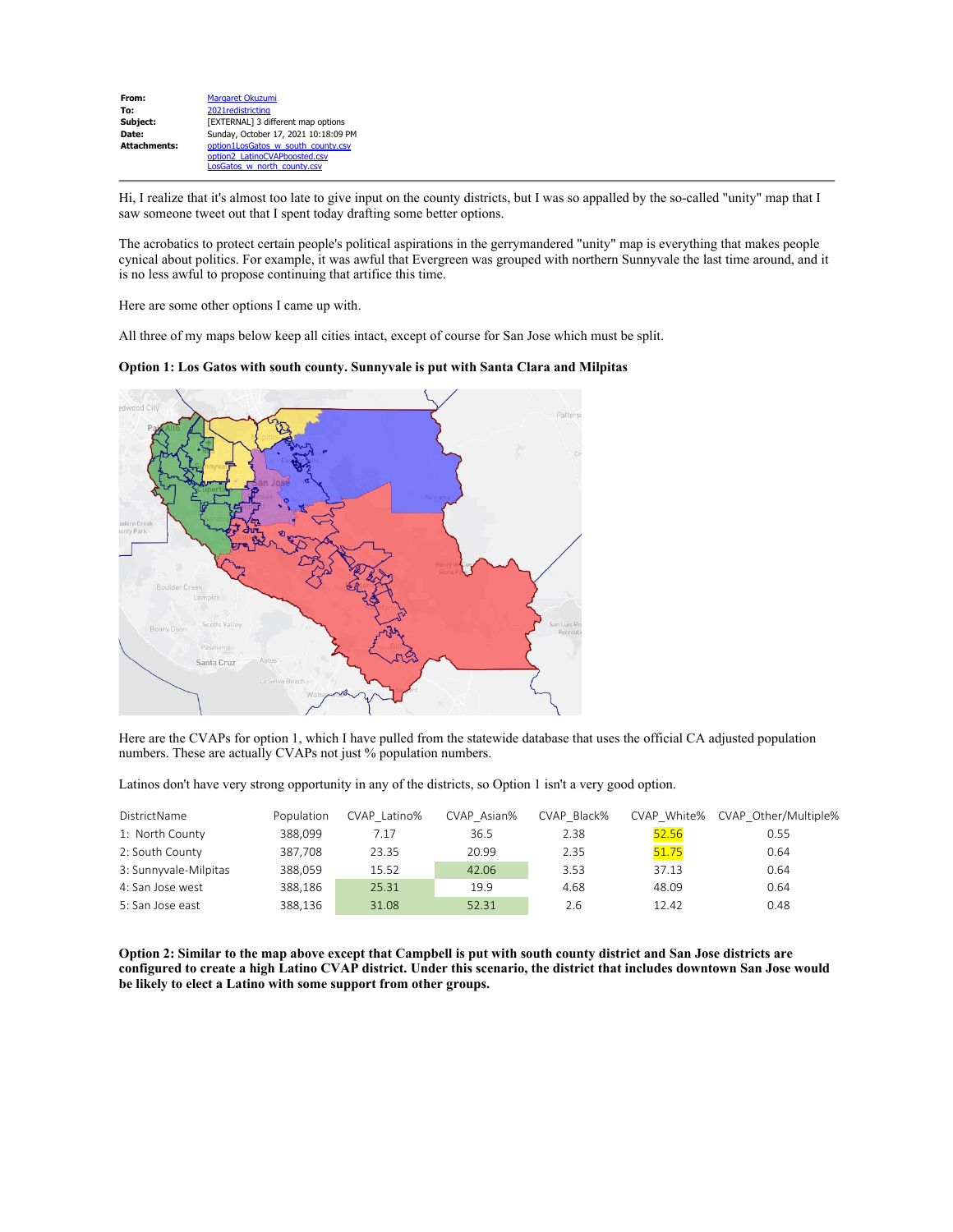

| $Q$ puon $\angle$ C $\sqrt{M}$ S. |            |              |             |             |             |                      |
|-----------------------------------|------------|--------------|-------------|-------------|-------------|----------------------|
| DistrictName                      | Population | CVAP Latino% | CVAP Asian% | CVAP Black% | CVAP White% | CVAP Other/Multiple% |
| 1: North County                   | 388.012    | 7.16         | 36.55       | 2.38        | 52.56       | 0.55                 |
| 2: South County                   | 387.995    | 20.1         | 16.63       | 2.13        | 59.61       | 0.57                 |
| 3: Sunnyvale-Milpitas             | 388.059    | 15.52        | 42.06       | 3.53        | 37.13       | 0.64                 |
| 4: San Jose downtown              | 388.075    | 39.03        | 24.72       | 4.39        | 29.69       | 0.63                 |
| 5: San Jose eastern               | 387.997    | 20.98        | 50.97       | 3.18        | 23.37       | 0.56                 |

This option is better for Latinos but only in District 4 would they be considered to have opportunity.

**Option 3:** I almost decided not to bother presenting this option because it seems that the gerrymandered political tea leaves this time are that Los Gatos must be put in the south county district no matter what, even though there are no really strong community of interest reasons for that choice, but because the CVAPs for this one are the most interesting I present it below.

**This option provides the best chance for historic minorities to be elected in all five of the districts if coalitions are built, and significantly boosts Latino opportunity in the south county and east San Jose districts, as well as for Asian Americans in the north county district.**



|  |  | Option 3 Los Gatos with north county |
|--|--|--------------------------------------|
|  |  |                                      |

| DistrictName    |         |     |       |      |       | Population CVAP Latino% CVAP Asian% CVAP Black% CVAP White% CVAP Other/Multiple% |
|-----------------|---------|-----|-------|------|-------|----------------------------------------------------------------------------------|
| 1: North County | 388.075 | 8.6 | 44.91 | 1.61 | 42.27 | 0.56                                                                             |
|                 |         |     |       |      |       |                                                                                  |